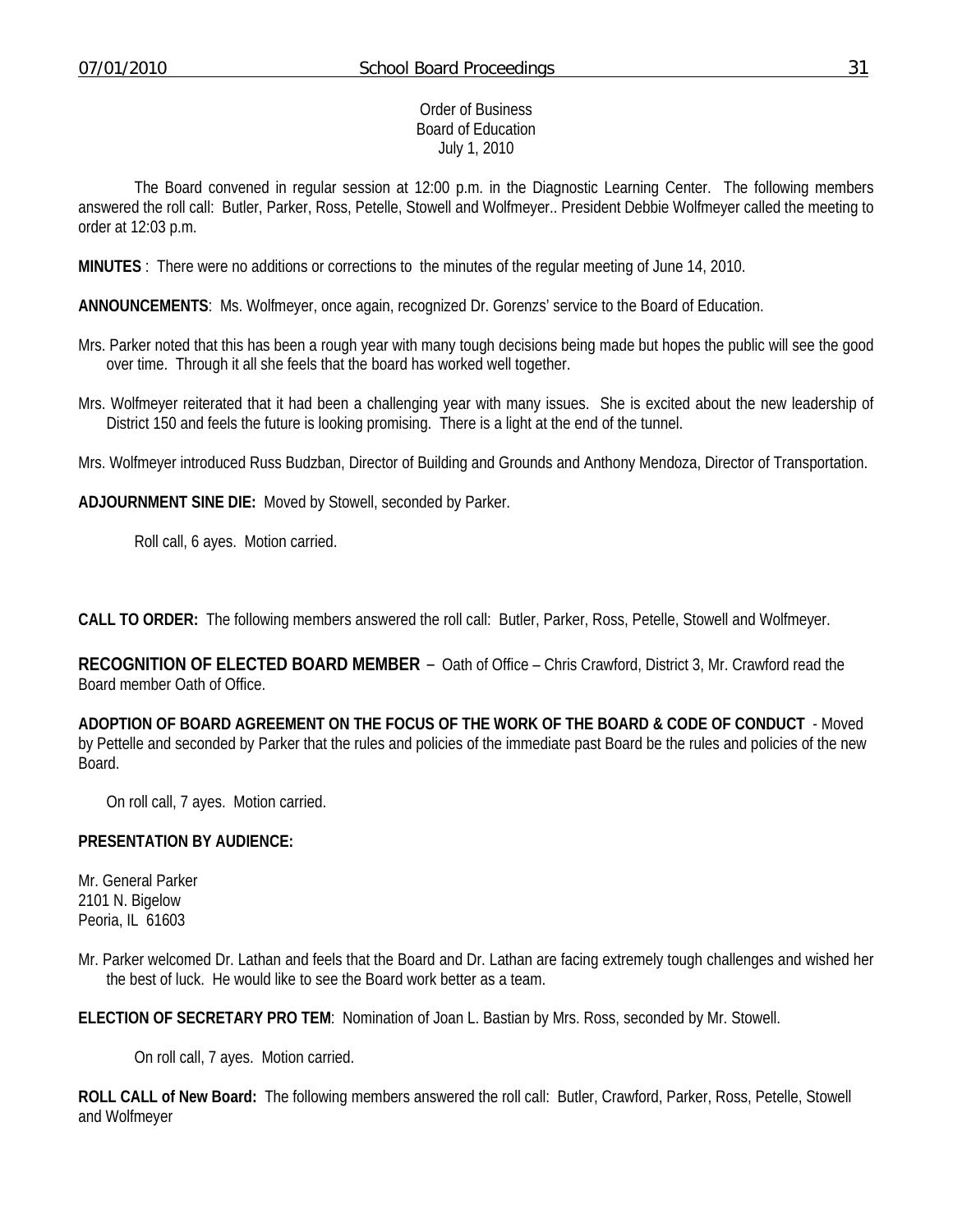### 32 School Board Proceedings\_\_ (08/20/07)\_

# **ELECTION OF OFFICERS**

**PRESIDENT** : Rev Butler nominated Debbie Wolfmeyer as President of the Board of Education for the 2010/2011 school year , seconded by Stowell.

Mrs. Parker nominated Martha Ross as President of the Board of Education for 2010/2011 school year, seconded by Petelle.

Roll call, 4 votes for Mrs. Wolfmeyer - 3 votes for Mrs. Ross. Mrs. Wolfmeyer elected president.

**VICE PRESIDENT:** Mrs. Parker nominated Rev. Butler as Vice President of the Board of Education for 2010/2011 school year, seconded by Petelle.

On roll call, 7 ayes. Motion carried.

**APPOINTMENT OF ACTING SECRETARY, TREASURER, AUDITOR AND ATTORNEY FOR THE 2010-2011 SCHOOL YEAR:** Moved by Ross, seconded by Parker that Joan L. Bastian be appointed Acting Secretary of the Board of Education, that Pamela S. Schau be appointed Treasuer and that the firm of Kavanaugh, Scully, Sudow, White and Frederick, P.C. be appointed as attorneys.

On roll call, 7 ayes. Motion carried.

# **CONSENT AGENDA**

**ADOPTION OF CONSENT CALENDAR** : Moved by Stowell, seconded by Parker.

*(Action by the Board of Education on the Items listed within the Consent Agenda are adopted by a single motion unless a member of the Board or the Superintendent requests that any such item be removed from the consent calendar and voted on separately. Generally, consent agenda items are matters in which the Board and Superintendent agree are routine in nature and should be acted upon in one motion to conserve time and permit focus on other-than-routine items on the agenda)* 

**INTERIM PAYMENTS:** Moved by Stowell, seconded by Parker that the Board of Education approve the School District's expenditure of funds to defray necessary and proper expenses and liabilities of the School District incurred for educational or operations and maintenance or transportation or site and construction purposes of the District, until which time the Annual Budget of the District is adopted in conformity with applicable sections of the Illinois School Code.

On roll call, 7 ayes. Motion carried.

**RESOLUTION APPROVING THE ILLINOIS SCHOOL DISTRICT LIQUID ASSET FUND PLUS CERTIFICATE OF DEPOSIT PROGRAM (ISDLAF+)**: Moved by Stowell, seconded by Parker that the Board of Education approve the resolution as approved and presented.

On roll call, 7 ayes. Motion carried.

**RESOLUTION AUTHORIZING INTER FUND TRANSFERS AND LOANS AND AUTHORITY TO INVEST FUNDS**: Moved by Stowell, seconded by Parker that the Board of Education approve the resolution as approved and presented.

On roll call, 7 ayes. Motion carried.